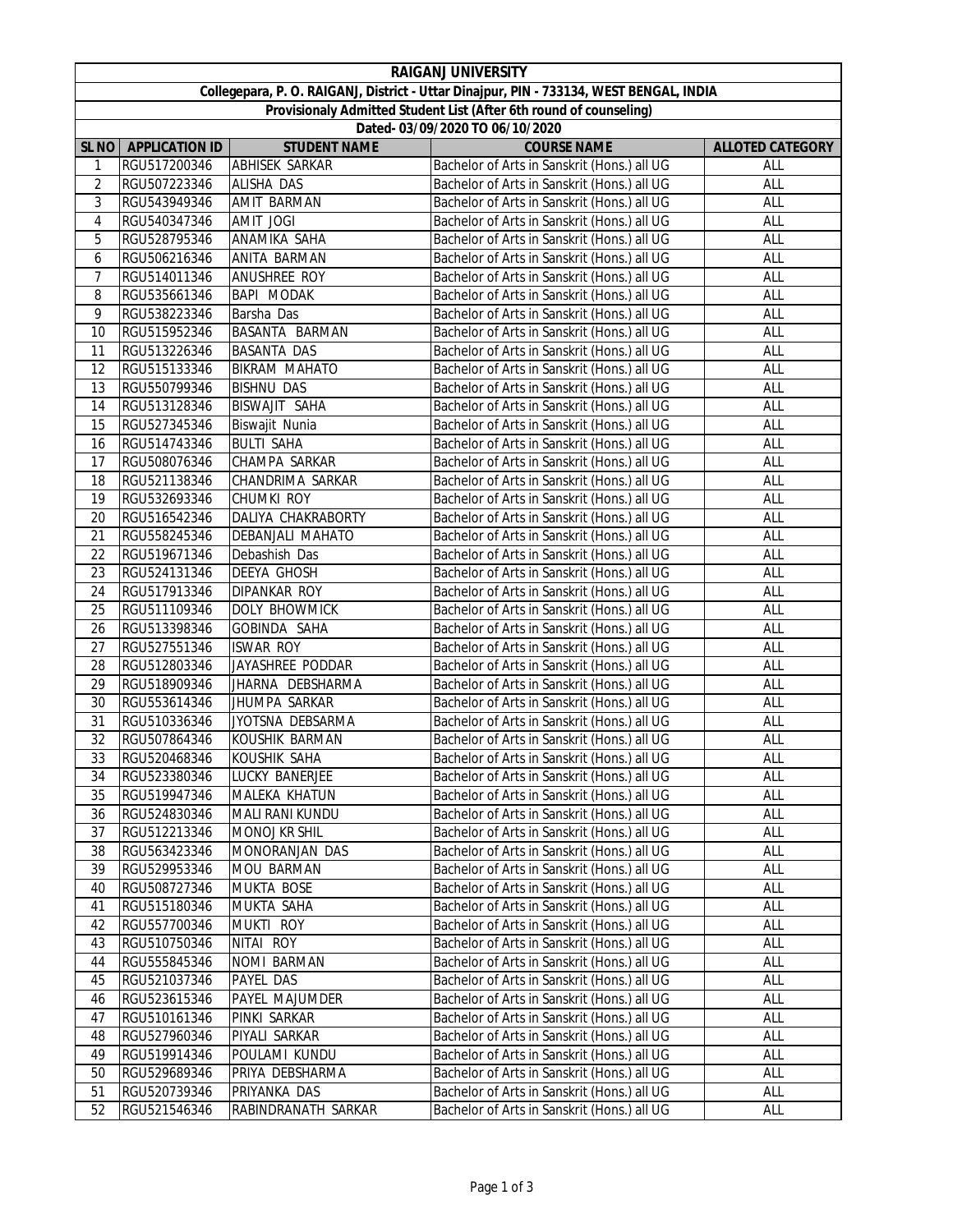|                  | Provisionaly Admitted Student List (After 6th round of counseling) |                                    |                                                                                            |                          |  |  |  |  |
|------------------|--------------------------------------------------------------------|------------------------------------|--------------------------------------------------------------------------------------------|--------------------------|--|--|--|--|
|                  | Dated-03/09/2020 TO 06/10/2020                                     |                                    |                                                                                            |                          |  |  |  |  |
| SL <sub>NO</sub> | <b>APPLICATION ID</b>                                              | <b>STUDENT NAME</b>                | <b>COURSE NAME</b>                                                                         | <b>ALLOTED CATEGORY</b>  |  |  |  |  |
| 53               | RGU513023346                                                       | RAJ DEBNATH                        | Bachelor of Arts in Sanskrit (Hons.) all UG                                                | ALL                      |  |  |  |  |
| 54               | RGU555137346                                                       | Raya Roy Choudhury                 | Bachelor of Arts in Sanskrit (Hons.) all UG                                                | ALL                      |  |  |  |  |
| 55               | RGU511802346                                                       | RINKI GHOSH                        | Bachelor of Arts in Sanskrit (Hons.) all UG                                                | ALL                      |  |  |  |  |
| 56               | RGU516284346                                                       | RISHA SARKAR                       | Bachelor of Arts in Sanskrit (Hons.) all UG                                                | ALL                      |  |  |  |  |
| 57               | RGU531083346                                                       | RIYA SARKAR                        | Bachelor of Arts in Sanskrit (Hons.) all UG<br>Bachelor of Arts in Sanskrit (Hons.) all UG | ALL                      |  |  |  |  |
| 58               | RGU528270346                                                       | SAMAY SARKAR                       |                                                                                            | ALL                      |  |  |  |  |
| 59               | RGU551520346                                                       | Sasti Barman                       | Bachelor of Arts in Sanskrit (Hons.) all UG                                                | ALL                      |  |  |  |  |
| 60               | RGU521219346                                                       | SATHI MODAK                        | Bachelor of Arts in Sanskrit (Hons.) all UG                                                | <b>ALL</b><br><b>ALL</b> |  |  |  |  |
| 61<br>62         | RGU536670346                                                       | Shila Debsarma<br>SHRESTHA GOSWAMI | Bachelor of Arts in Sanskrit (Hons.) all UG<br>Bachelor of Arts in Sanskrit (Hons.) all UG | ALL                      |  |  |  |  |
| 63               | RGU511395346<br>RGU553707346                                       |                                    |                                                                                            | ALL                      |  |  |  |  |
| 64               |                                                                    | sima shil                          | Bachelor of Arts in Sanskrit (Hons.) all UG                                                |                          |  |  |  |  |
|                  | RGU507342346                                                       | SOMDUTTA DEBNATH                   | Bachelor of Arts in Sanskrit (Hons.) all UG                                                | <b>ALL</b>               |  |  |  |  |
| 65               | RGU517233346<br>RGU519591346                                       | SUMAN DUTTA                        | Bachelor of Arts in Sanskrit (Hons.) all UG                                                | <b>ALL</b>               |  |  |  |  |
| 66               |                                                                    | SUMITA BISWAS<br>SUMITA SARKAR     | Bachelor of Arts in Sanskrit (Hons.) all UG                                                | ALL                      |  |  |  |  |
| 67<br>68         | RGU524346346<br>RGU551282346                                       | SURAJIT BASAK                      | Bachelor of Arts in Sanskrit (Hons.) all UG<br>Bachelor of Arts in Sanskrit (Hons.) all UG | ALL<br>ALL               |  |  |  |  |
| 69               | RGU508372346                                                       | SURANJAN SARKAR                    | Bachelor of Arts in Sanskrit (Hons.) all UG                                                | ALL                      |  |  |  |  |
| 70               | RGU530730346                                                       | <b>SUROJIT CHAKRAVORTY</b>         | Bachelor of Arts in Sanskrit (Hons.) all UG                                                | ALL                      |  |  |  |  |
| 71               | RGU513859346                                                       | SWARNA PAUL                        | Bachelor of Arts in Sanskrit (Hons.) all UG                                                | ALL                      |  |  |  |  |
| 72               | RGU528135346                                                       | <b>TANU DAS</b>                    | Bachelor of Arts in Sanskrit (Hons.) all UG                                                | ALL                      |  |  |  |  |
| 73               | RGU524052346                                                       |                                    | Bachelor of Arts in Sanskrit (Hons.) all UG                                                | OBCA                     |  |  |  |  |
| 74               | RGU509547346                                                       | apsar ali<br>ARJUNA KHATUN         | Bachelor of Arts in Sanskrit (Hons.) all UG                                                | <b>OBCA</b>              |  |  |  |  |
| 75               | RGU519327346                                                       | NURJAHAN KHATUN                    | Bachelor of Arts in Sanskrit (Hons.) all UG                                                | <b>OBCA</b>              |  |  |  |  |
| 76               | RGU516438346                                                       | RAHID ALI                          | Bachelor of Arts in Sanskrit (Hons.) all UG                                                | <b>OBCA</b>              |  |  |  |  |
| 77               | RGU524429346                                                       | RUNA PARVIN                        | Bachelor of Arts in Sanskrit (Hons.) all UG                                                | <b>OBCA</b>              |  |  |  |  |
| 78               | RGU530556346                                                       | SABANA IESMIN                      | Bachelor of Arts in Sanskrit (Hons.) all UG                                                | <b>OBCA</b>              |  |  |  |  |
| 79               | RGU580070346                                                       | Sabnam Parvin                      | Bachelor of Arts in Sanskrit (Hons.) all UG                                                | <b>OBCA</b>              |  |  |  |  |
| 80               | RGU557273346                                                       | SAHANAJ PARVIN                     | Bachelor of Arts in Sanskrit (Hons.) all UG                                                | <b>OBCA</b>              |  |  |  |  |
| 81               | RGU519476346                                                       | <b>SUMAN BANU `PARVEEN</b>         | Bachelor of Arts in Sanskrit (Hons.) all UG                                                | <b>OBCA</b>              |  |  |  |  |
| 82               | RGU517993346                                                       | TABASUM FIRDOSHI                   | Bachelor of Arts in Sanskrit (Hons.) all UG                                                | <b>OBCA</b>              |  |  |  |  |
| 83               | RGU562563346                                                       | Tajnur Begam                       | Bachelor of Arts in Sanskrit (Hons.) all UG                                                | <b>OBCA</b>              |  |  |  |  |
| 84               | RGU537557346                                                       | CHHATAN DAS                        | Bachelor of Arts in Sanskrit (Hons.) all UG                                                | OBCB                     |  |  |  |  |
| 85               | RGU520284346                                                       | <b>KRISHNA GHOSH</b>               | Bachelor of Arts in Sanskrit (Hons.) all UG                                                | OBCB                     |  |  |  |  |
| 86               | RGU529487346                                                       | Moumita Dutta                      | Bachelor of Arts in Sanskrit (Hons.) all UG                                                | OBCB                     |  |  |  |  |
| 87               | RGU509948346                                                       | NAMITA GHOSH                       | Bachelor of Arts in Sanskrit (Hons.) all UG                                                | OBCB                     |  |  |  |  |
| 88               | RGU552492346                                                       | NAYAN CHANDRA MANDAL               | Bachelor of Arts in Sanskrit (Hons.) all UG                                                | OBCB                     |  |  |  |  |
| 89               | RGU509850346                                                       | PIYALI BASAK                       | Bachelor of Arts in Sanskrit (Hons.) all UG                                                | OBCB                     |  |  |  |  |
| 90               | RGU535823346                                                       | PRATIVA MONDAL                     | Bachelor of Arts in Sanskrit (Hons.) all UG                                                | OBCB                     |  |  |  |  |
| 91               | RGU553438346                                                       | Sharmistha Shil                    | Bachelor of Arts in Sanskrit (Hons.) all UG                                                | OBCB                     |  |  |  |  |
| 92               | RGU519235346                                                       | SUSMITA KARMAKAR                   | Bachelor of Arts in Sanskrit (Hons.) all UG                                                | OBCB                     |  |  |  |  |
| 93               | RGU514983346                                                       | ANAMIKA SARKAR                     | Bachelor of Arts in Sanskrit (Hons.) all UG                                                | SC                       |  |  |  |  |
| 94               | RGU552615346                                                       | Ankush Mandal                      | Bachelor of Arts in Sanskrit (Hons.) all UG                                                | SC                       |  |  |  |  |
| 95               | RGU523888346                                                       | ANUPAMA DAS                        | Bachelor of Arts in Sanskrit (Hons.) all UG                                                | $\mathsf{SC}$            |  |  |  |  |
| 96               | RGU555376346                                                       | BANHISHIKHA BARMAN                 | Bachelor of Arts in Sanskrit (Hons.) all UG                                                | $\mathsf{SC}$            |  |  |  |  |
| 97               | RGU539870346                                                       | Chandrima Roy                      | Bachelor of Arts in Sanskrit (Hons.) all UG                                                | $\mathsf{SC}$            |  |  |  |  |
| 98               | RGU521838346                                                       | DIPANKAR BARMAN                    | Bachelor of Arts in Sanskrit (Hons.) all UG                                                | SC                       |  |  |  |  |
| 99               | RGU510104346                                                       | HIMANGSHU SARKAR                   | Bachelor of Arts in Sanskrit (Hons.) all UG                                                | SC                       |  |  |  |  |
| 100              | RGU531015346                                                       | HIRAN BARMAN                       | Bachelor of Arts in Sanskrit (Hons.) all UG                                                | SC                       |  |  |  |  |
| 101              | RGU513677346                                                       | JAYASREE BISWAS                    | Bachelor of Arts in Sanskrit (Hons.) all UG                                                | SC                       |  |  |  |  |
| 102              | RGU554356346                                                       | KISHOR KUMAR DAS                   | Bachelor of Arts in Sanskrit (Hons.) all UG                                                | SC                       |  |  |  |  |
| 103              | RGU510137346                                                       | KRISHNA BARMAN                     | Bachelor of Arts in Sanskrit (Hons.) all UG                                                | $\mathsf{SC}$            |  |  |  |  |
| 104              | RGU509634346                                                       | KSHUDIRAM DEBSHARMA                | Bachelor of Arts in Sanskrit (Hons.) all UG                                                | SC                       |  |  |  |  |
| 105              | RGU541246346                                                       | LABANI BARMAN                      | Bachelor of Arts in Sanskrit (Hons.) all UG                                                | SC                       |  |  |  |  |
| 106              | RGU518065346                                                       | LABONI MONDAL                      | Bachelor of Arts in Sanskrit (Hons.) all UG                                                | SC                       |  |  |  |  |